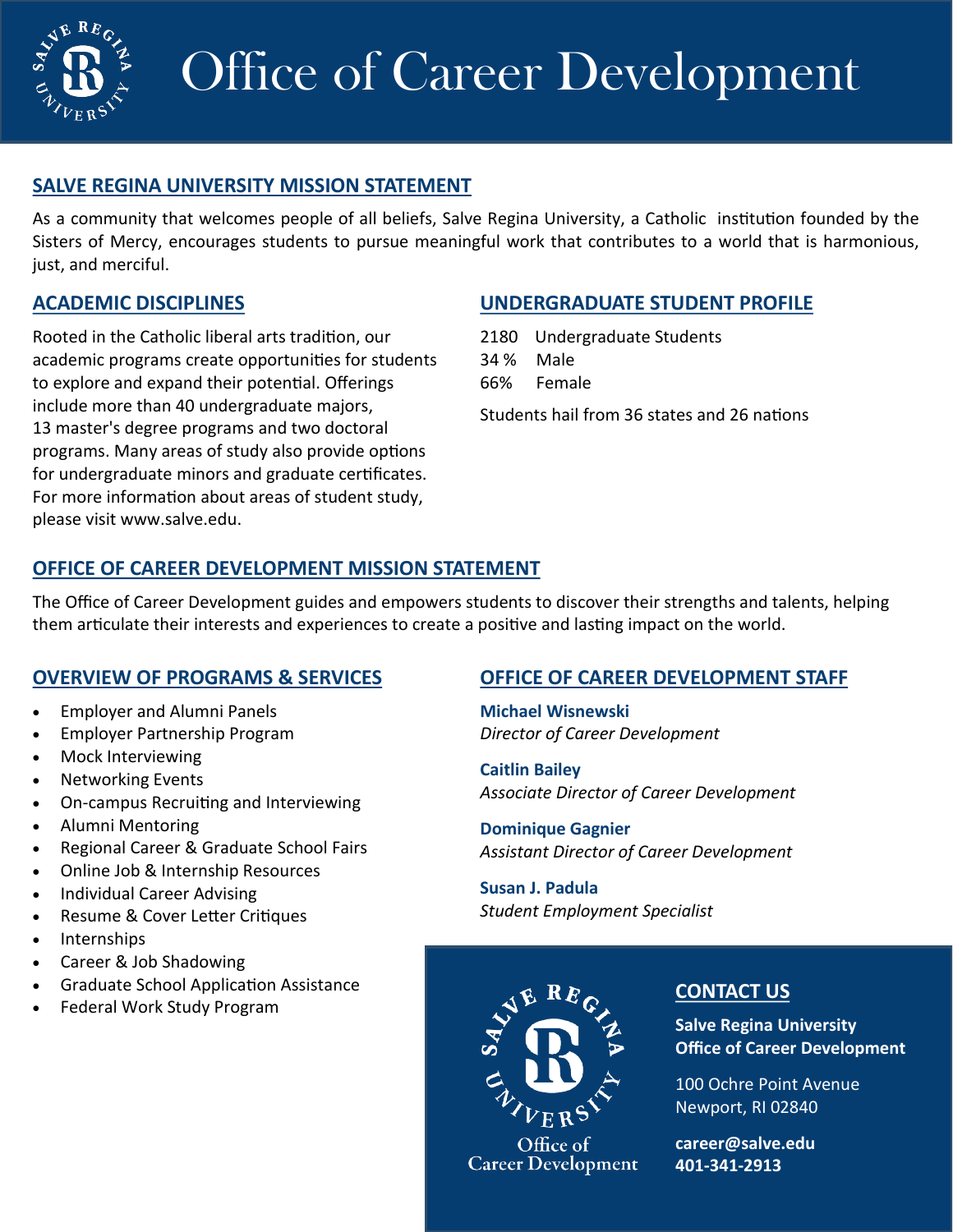

# Opportunities for Employers



## **POSTING JOBS AND INTERNSHIPS TO HANDSHAKE**

The Office of Career Development utilizes the Handshake recruiting system for seamless interaction between students and employers. Handshake is a user friendly resource, enabling recruiters to easily post internships and jobs for Salve Regina students and alumni. Our staff is happy to assist employers in creating and managing their Handshake accounts.

## **ON-CAMPUS RECRUITING**

We work with a wide range of employers who are seeking to recruit talented students and alumni for full-time and part-time employment and internships. In addition to posting employment opportunities, we invite you to join us on campus and connect with our students face to face. You can request on campus interviews, tabling, and information sessions directly through the Handshake platform.

#### **On Campus Interviews**

We welcome the opportunity to have companies and organizations conduct interviews with Salve Regina students on campus, and we are happy to coordinate your campus visit. Dates for on-campus interviews are available throughout the academic year and can occur as part of a career connections night or independently as needed. Our Handshake platform allows employers to manage interview schedules online, including requesting an interview date and schedule, posting a job or internship opportunity, and selecting candidates

### **Tabling and Information Sessions**

Companies and organizations who are interested in hosting an information table in the O'Hare Academic Building or visiting a classroom are invited to join us on campus. Please let us know if there are any specific majors you are targeting before your visit so that we may connect you with students of interest. You can request a tabling event directly through the Handshake system.

# **CREATE YOUR OWN HANDSHAKE ACCOUNT**

- Visit the http://salve.joinhandshake.com/register to start the process of creating your profile. During registration, if your organization does not already have an employer account, you will need to create one.
- It is important that both your personal and your employer account are detailed, giving students a clear description of your organization.
- Use Handshake's employer support articles at http://support.joinhandshake.com/ to learn how to best utilize the platform or contact us at career@salve.edu for additional help.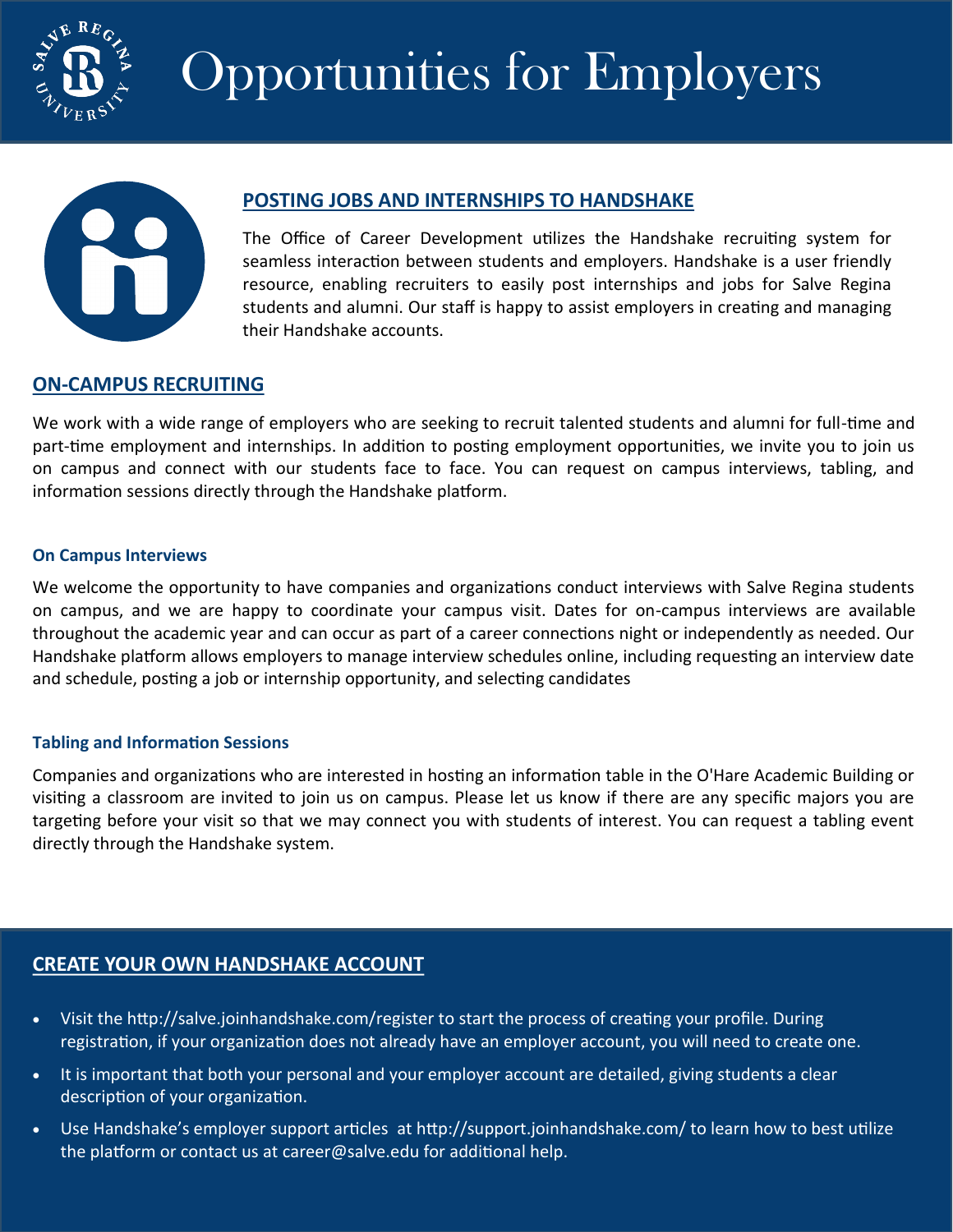

# Opportunities for Employers

## **SIGNATURE PROGRAMS AND EVENTS**

We coordinate a number of targeted career programs throughout the academic year. These include events like our career connections nights, a series of networking events targeted to specific majors. We invite you to share professional advice with our students by participating in various events throughout the year.

#### **Career Development Weeks**

Once a semester the Office of Career Development hosts a weeklong series of workshops and networking events, **Career Week** in the fall and **Senior Summit** in the



spring. This week of programming is designed to help students articulate their past experiences and synthesize and apply what they've learned from their personal and professional development throughout their four years at Salve Regina to fully evaluate postgraduate options. Students learn job search and application practices along with networking strategies to help them attain meaningful post-graduate employment, acceptance into graduate programs, and other professional development opportunities. We invite employers to participate in various workshops and networking events throughout the week.

### **Career Connections Nights**

Career Connections Nights are a series of networking events targeted to specific academic programs. These typically begin with a panel discussion and conclude with an open networking mixer. We invite employers to join us for all or part of the event and network with our current students. Currently, we offer career connections nights for accounting and finance, nursing, administration of justice, psychology, environmental Studies, and English, and look forward to adding more programs in the future. Please let us know if there are specific academic programs you are targeting so that we may match you to the appropriate event.

### **Trail Guides Mentorship Program**

Our mentorship program connects current undergraduate students with professionals in their field of interest through an



informational interview along with one-on-one conversations throughout the academic year at the employer's discretion. This program may also provide its participants with additional opportunities to connect during the year through organized events such as networking receptions, panel discussions, workshops and conferences. These events are intended to provide our undergraduate students with additional networking and learning opportunities to further explore their interest in their fields of choice. This program is targeted towards students in their junior year.

### **Career Treks**

Our Career Treks program provides employers the opportunity to host students for a one- or two-day job shadowing experience on-site at their organization. Through this program, em-



ployers are able to build relationships with potential future interns or job candidates, and gain exposure for their organization across Salve Regina's campus. This program is targeted towards students in their sophomore year.

If you are interested in any of these opportunities listed above, please email **career@salve.edu** and we will contact you to coordinate your visit.